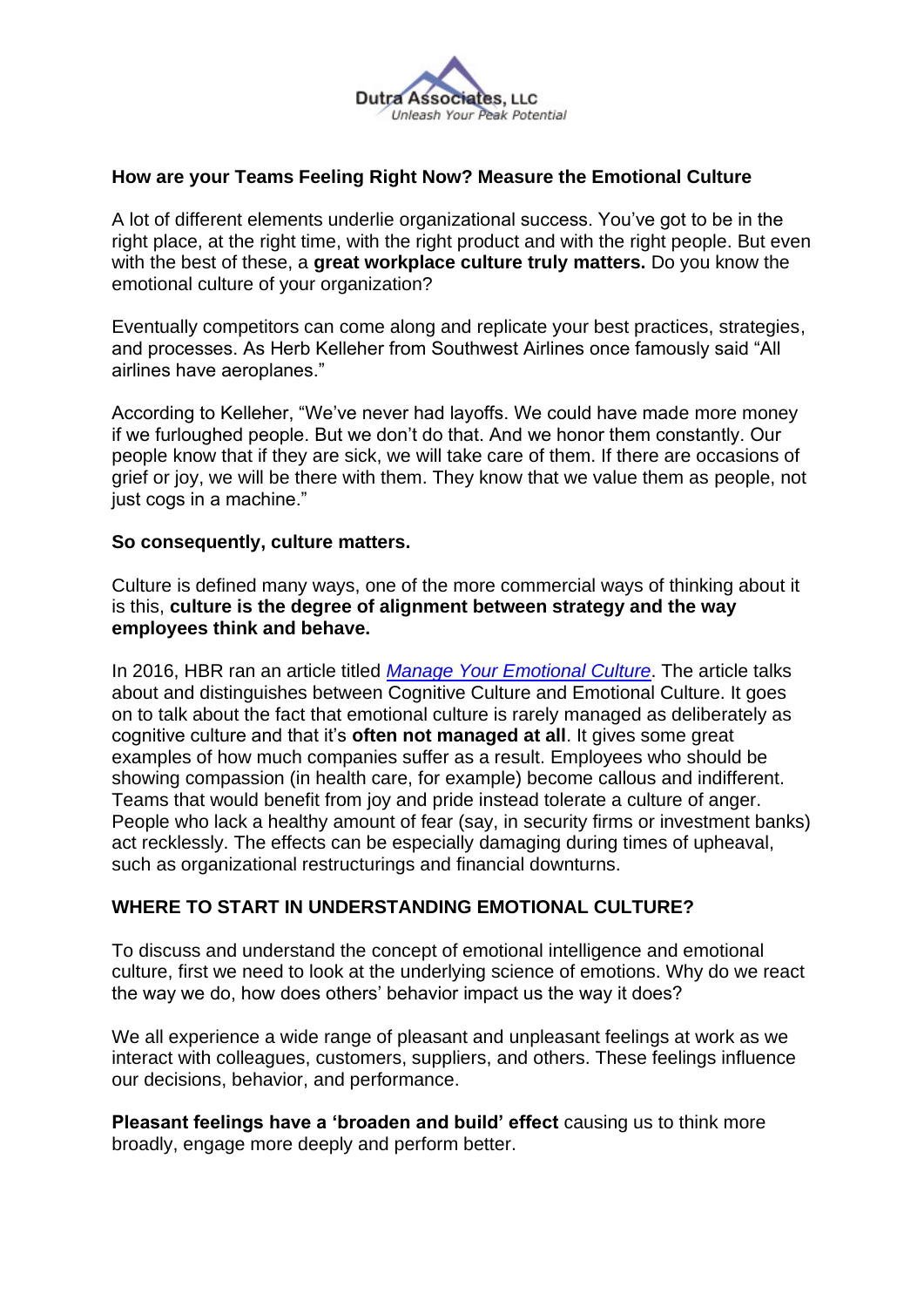**Dutra Associates, LLC** Unleash Your Peak Potential

Pleasant feelings broaden & build

Unpleasant feelings narrow & limit

**Unpleasant emotions tend to have a 'narrowing and limiting' effect,** causing us to be more closed-minded, less engaging, and poorer at performing. Collectively, these emotions impact the bottom-line for better or worse.



Let's start with positive/pleasant emotions. Think about your experiences in the workplace for a moment. When people feel **relaxed** at work, they tend to be **solution focused**. When they feel **involved**, they often **promote the brand**. When they feel **cared for** by the company, they go above and beyond in the level of **discretionary effort** they put towards the company. Finally, employees that are empowered are often the hardest working and innovative team members.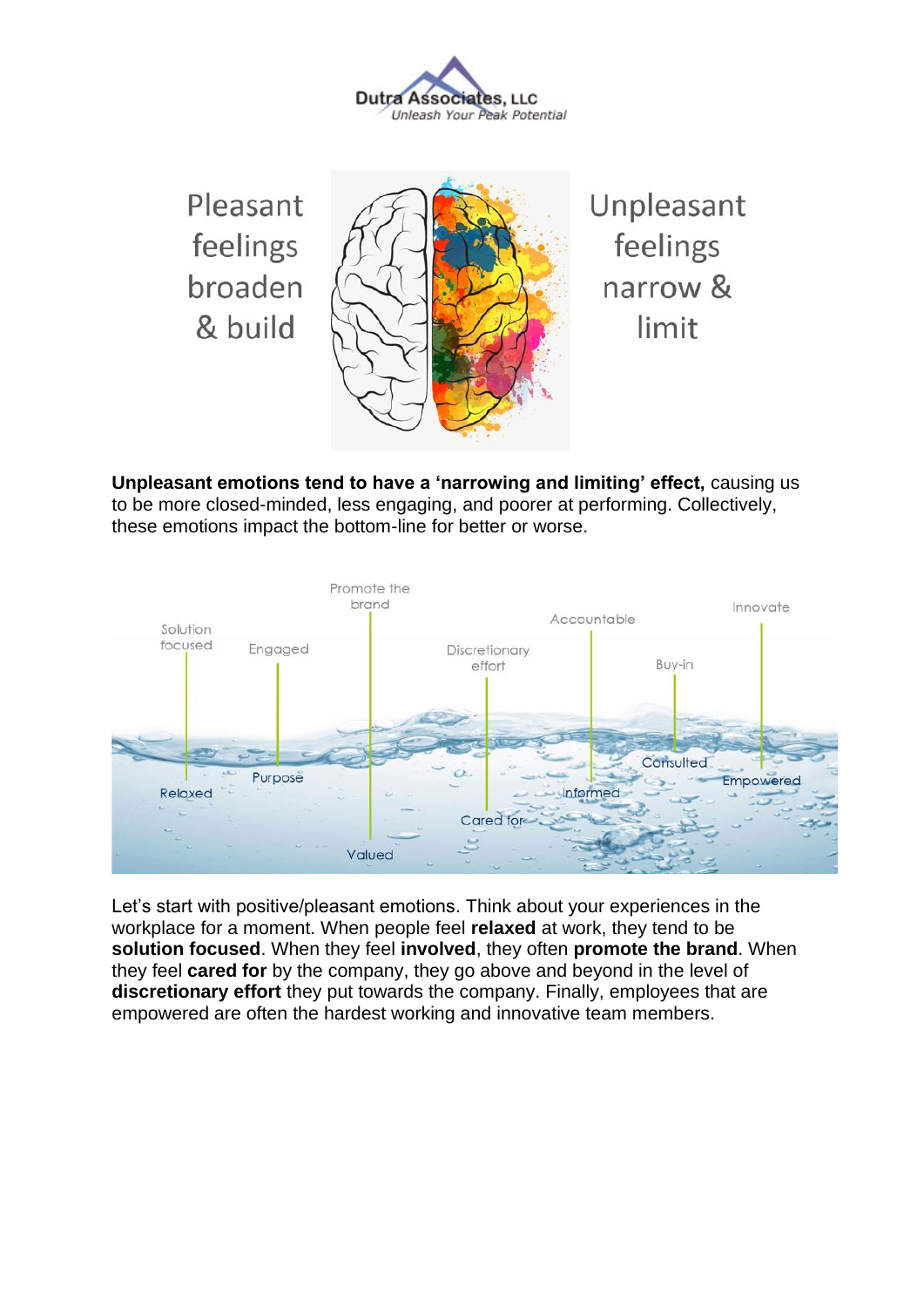



Conversely, let's look at negative or unpleasant emotions. When people feel **anxious**, they are more likely to be **reactive.** When **stressed,** we can become **aggressive**. It's human nature. When an employee feels **fearful**, they can sometimes **blame** others. Finally, when people feel **disempowered**, they can assume a **lack of responsibility** and ownership for their work. We've all been there.

Research shows that people in high performing organizations experience more positive emotions and fewer negative emotions than those in low performing organizations. (Boedker et al. 2011)

So why aren't more organizations working to focus on understanding how their people are feeling and managing their EMOTIONAL CULTURE?

### **DO YOU KNOW HOW YOUR PEOPLE ARE FEELING RIGHT NOW?**

Often, companies release employee engagement surveys that are confidential, but staff that are struggling or feeling fearful may not respond in the most honest way for fear of repercussion. Or some measure Net Promoter Score – how likely you are to recommend a company to others or as a customer, how likely you are to recommend the products. Some organizations have even had volunteers use wearables to measure things like tone of voice, body language, frequency of social interactions, and participation in meetings.

**Emotional culture surveys are the most direct and impactful way** to measure emotional culture because they measure three distinct things to help identify whether or not emotions experienced need to shift. They measure:

- Experienced emotions
- Expected emotions
- Ideal or desirable levels of emotions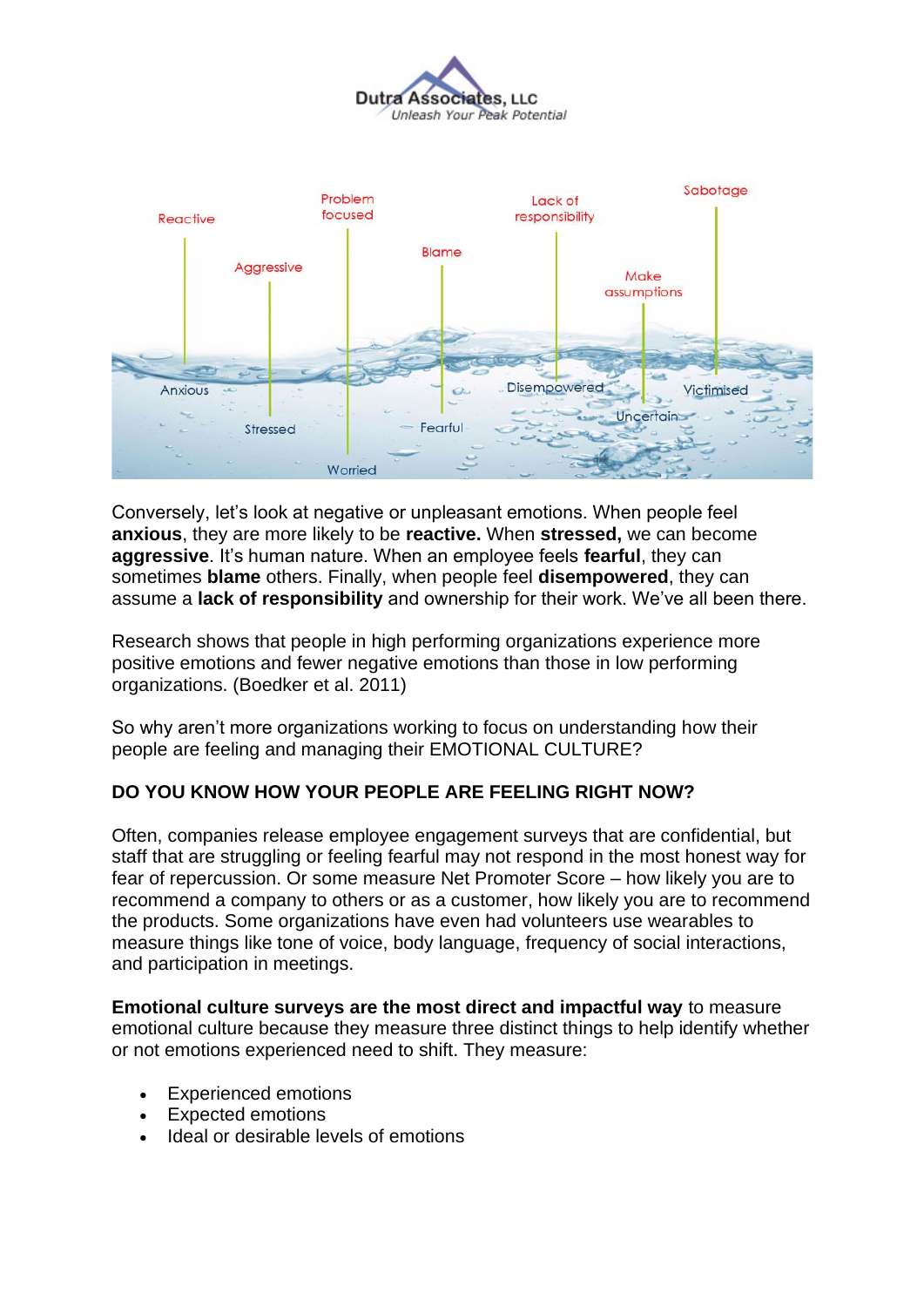

# **RESULTS - OVERALL**



**When you understand how your people are feeling, how they'd ideally like to feel and where the gaps are – you can do something about it.** It allows you to more easily understand where the differences are – so you can be informed in making decisions for your L&D, training, and development of your teams and workplace culture. You can continue to strive to be a great place to work.

### **We'd like to give you the opportunity to do so by experiencing The Emotional Culture Index from Genos International. [Click here](https://dutraassociates.com/contact/) to contact us for more information.**

The *Emotional Culture Index* is designed to measure three dimensions of emotions at work:

- **Current state**  How often your people experience certain feelings at work.
- **Expected state** How often your people think it's fair and reasonable to experience these feelings at work given the nature and context of your workplace.
- **Ideal state** How often your people think they should ideally experience these feelings in your workplace in order to be effective.

It also allows participants to share confidential free text responses on key areas. You can customize the survey by department, team, region or a particular demographic or group.